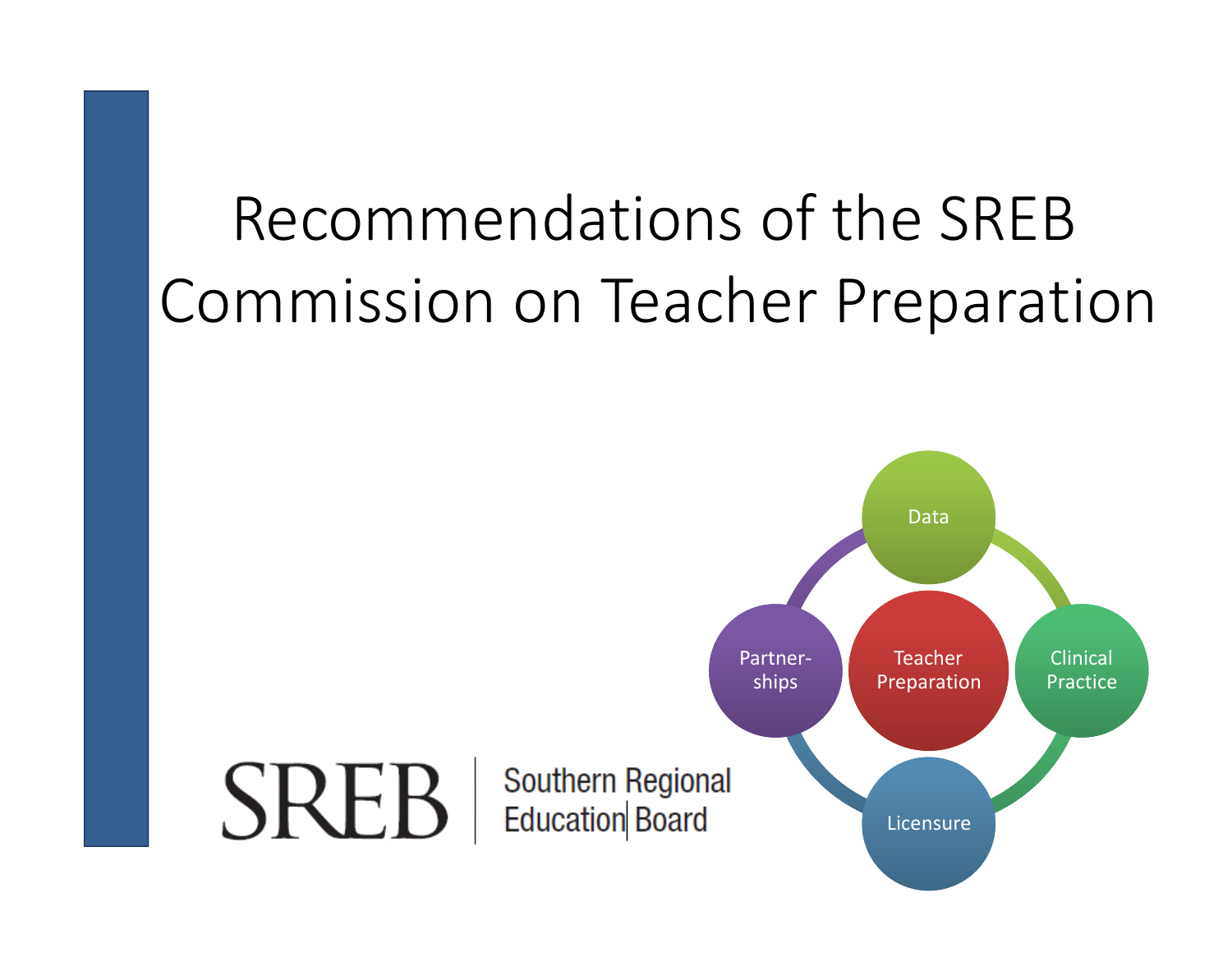#### SREB.org/TeacherPrep

| $\mathsf{KL}$                   |  | Southern Regional<br><b>Education Board</b>                                                           |                                                                                                 | <b>PROGRAMS &amp; SERVICES</b>                            |                        | in<br><b>EVENTS</b> | <b>NEWS</b>  |  | <b>CONTACT</b> |
|---------------------------------|--|-------------------------------------------------------------------------------------------------------|-------------------------------------------------------------------------------------------------|-----------------------------------------------------------|------------------------|---------------------|--------------|--|----------------|
|                                 |  | FIND DATA OR POLICY BY:                                                                               | <b>TOPICS</b>                                                                                   |                                                           | <b>EDUCATION LEVEL</b> |                     | <b>STATE</b> |  |                |
| <b>ABOUT</b>                    |  | <b>Teacher Preparation Commission</b>                                                                 |                                                                                                 |                                                           |                        |                     |              |  |                |
| <b>SREB and Member States</b>   |  |                                                                                                       |                                                                                                 |                                                           |                        |                     |              |  |                |
| Board                           |  |                                                                                                       |                                                                                                 |                                                           |                        |                     |              |  |                |
| Legislative Advisory<br>Council |  |                                                                                                       |                                                                                                 | How can state policy improve the preparation of teachers? |                        |                     |              |  |                |
| Commissions                     |  | The SREB Teacher Preparation Commission meets during 2016, 2017 and 2018 to consider effective        |                                                                                                 |                                                           |                        |                     |              |  |                |
| <b>Teacher Prep Commission</b>  |  |                                                                                                       | ways to better prepare teachers to help students reach higher academic standards. Its charge is |                                                           |                        |                     |              |  |                |
| Affordability Commission        |  | to develop practical and effective statewide recommendations to improve teacher preparation programs. |                                                                                                 |                                                           |                        |                     |              |  |                |
| Computer Science<br>Commission  |  |                                                                                                       | Louisiana Governor John Bel Edwards chairs the Commission, whose members include state          |                                                           |                        |                     |              |  |                |
| Early Childhood Commission      |  | legislators, educators, university presidents and deans, and other policymakers and experts.          |                                                                                                 |                                                           |                        |                     |              |  |                |
| CTE Commission                  |  |                                                                                                       |                                                                                                 |                                                           |                        |                     |              |  |                |
| Community College<br>Commission |  | <b>MEMBERS</b><br><b>SREB Teacher Preparation Commission</b>                                          |                                                                                                 |                                                           |                        |                     |              |  |                |
| Other Commission Reports        |  | Full listing >                                                                                        |                                                                                                 |                                                           |                        |                     |              |  |                |
| Privacy, Terms,<br>Permissions  |  |                                                                                                       |                                                                                                 |                                                           |                        |                     |              |  |                |
| Careers                         |  |                                                                                                       |                                                                                                 |                                                           |                        |                     |              |  |                |
| Staff                           |  |                                                                                                       |                                                                                                 |                                                           |                        |                     |              |  |                |

September 2017 | 8 pages | (17C03)

#### **MORE THAN THE NUMBERS**

Teacher Preparation Data Systems: State Policy and Recommendations

This first report from the SREB Teacher Preparation Commission recommends that states build strong data systems as a critical first step in efforts to improve teacher preparation programs. It describes systems in Louisiana, North Carolina and Tennessee as models to learn from and lays out promising practices from these early systems. Three major recommendations cover where the data should come from, what it should cover, and how it should be used.



 $\alpha$ CONTACT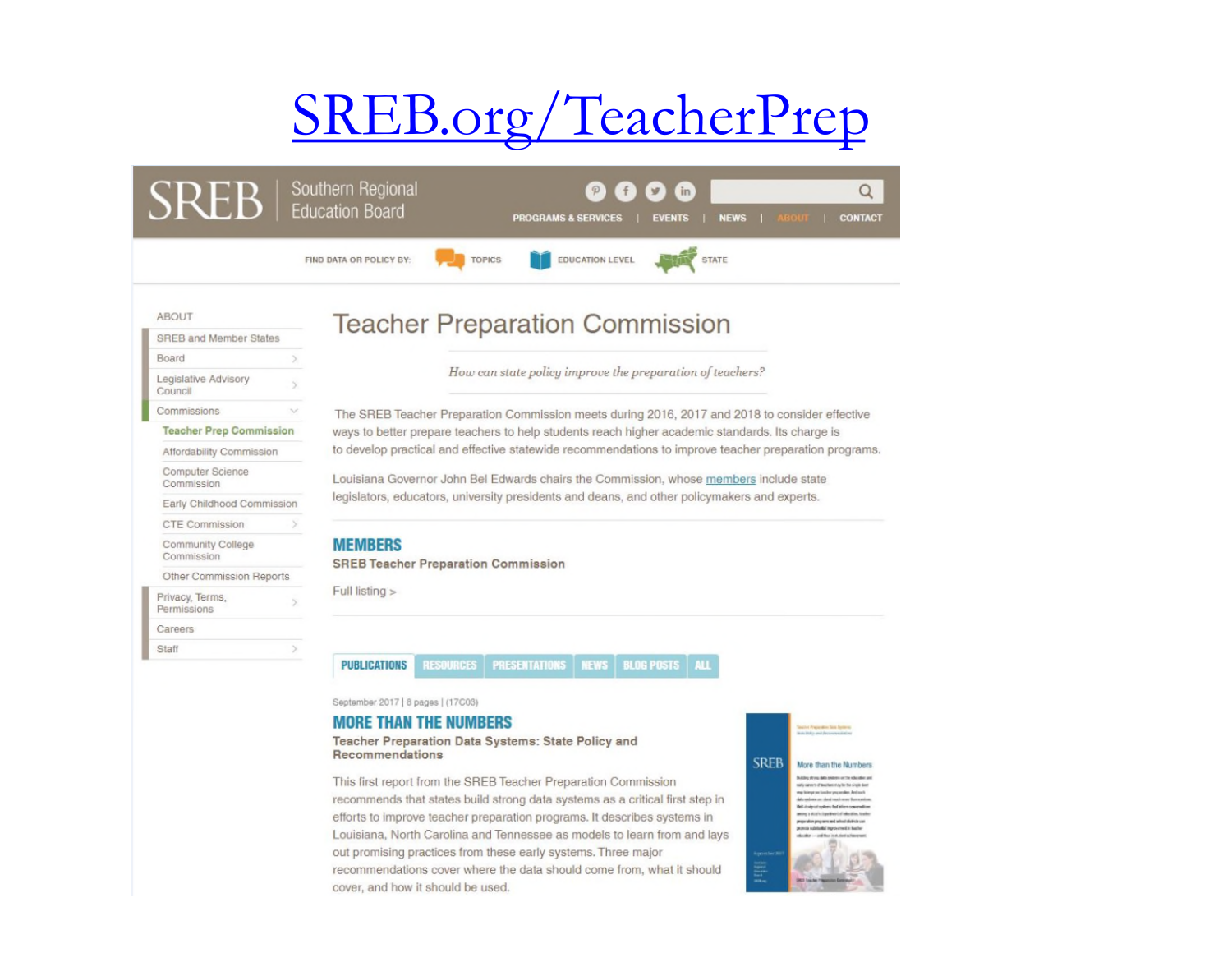## Motivation for the commission

- **Effective teachers are crucial to improving** student outcomes
- Teacher preparation can make an important difference
- We lack strong evidence on effective practices for teacher education, but have promising practices.
- States can begin now, with promising practices.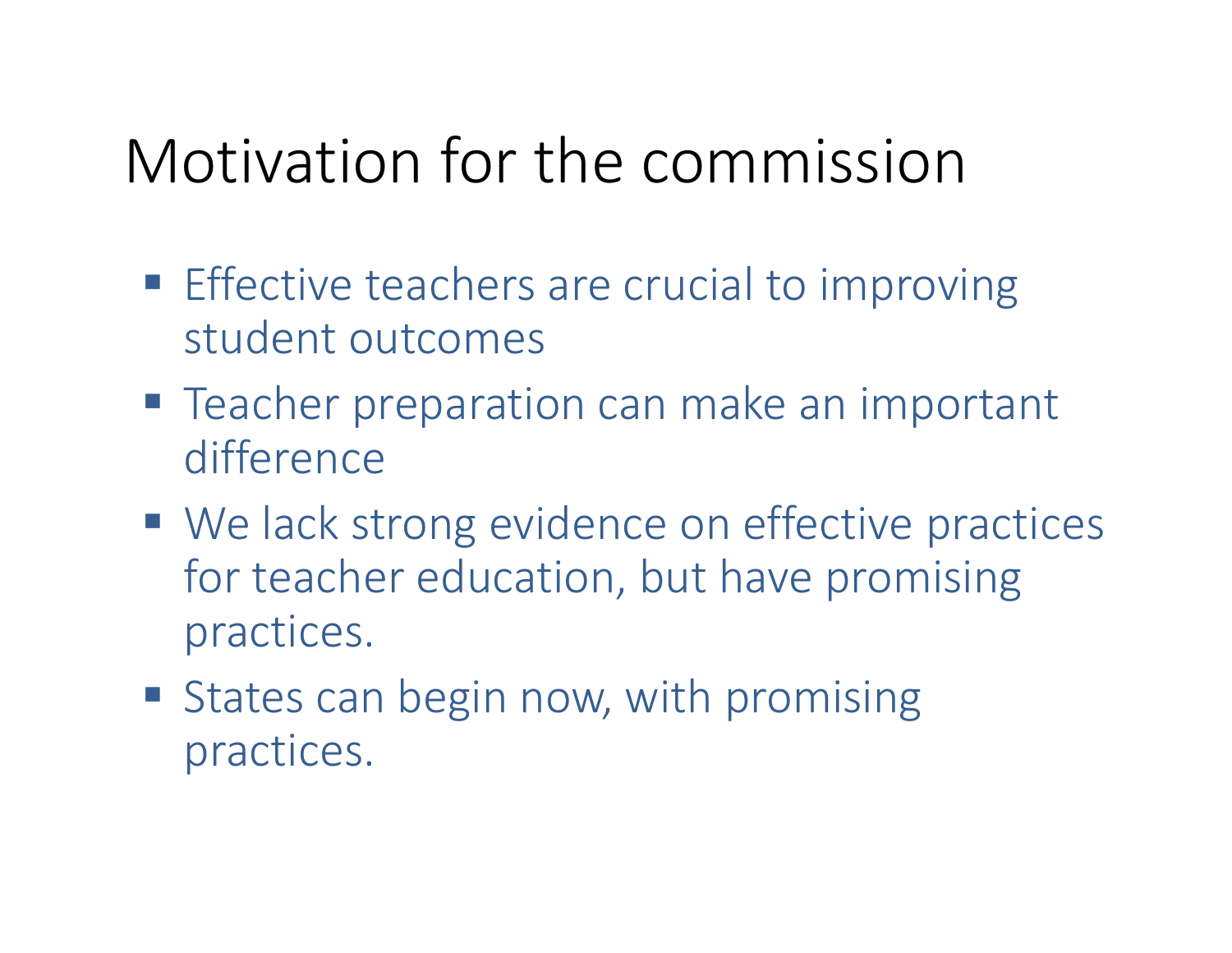Reconciling Policy and Evidence

- Data and Evidence Matter
- Don't make the Scared Straight mistake
- $\checkmark$  We can't wait for definitive research
- Let's Explore Promising Practices

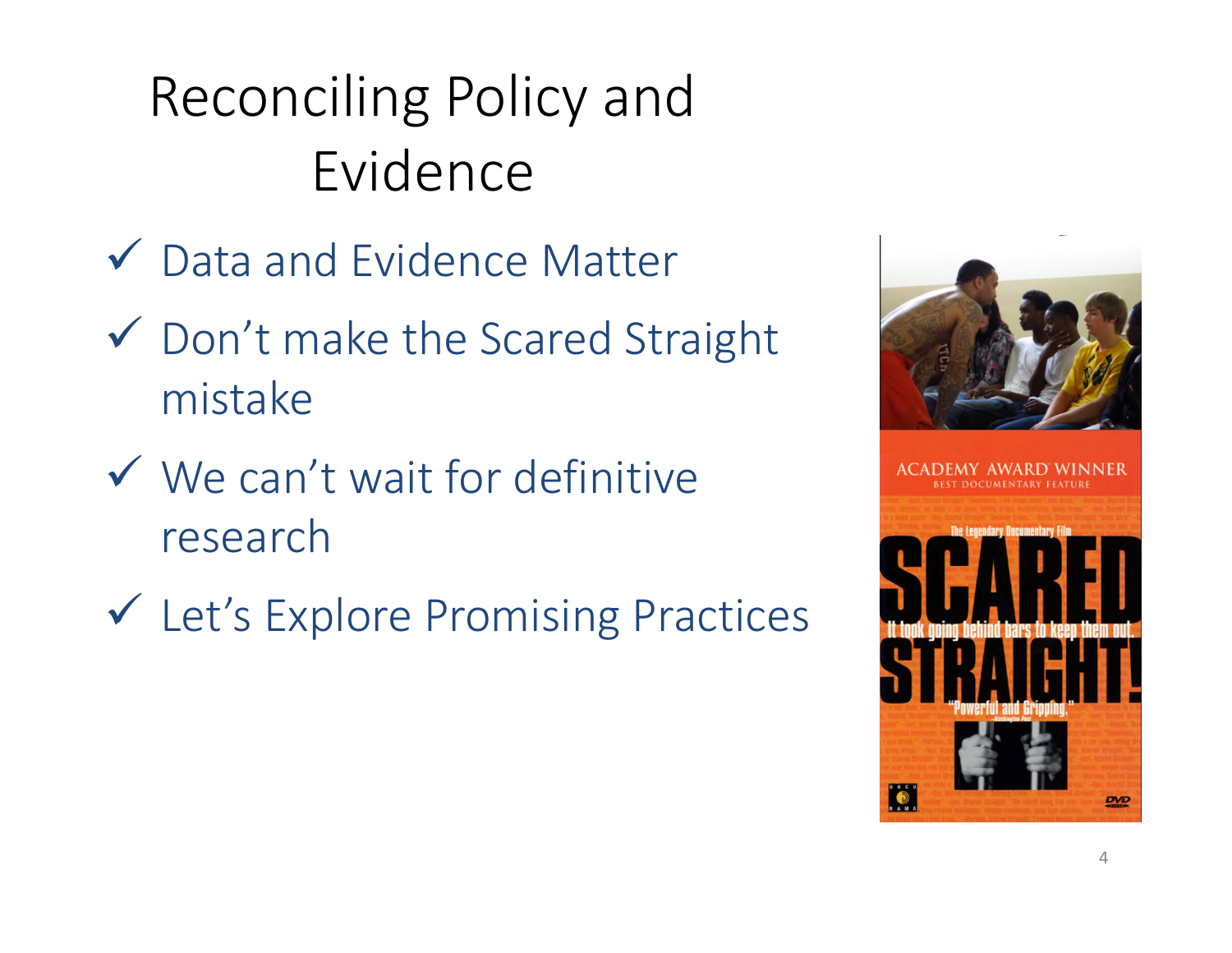#### Policy Tensions to Consider



**"Finish up here. We need you to teach third period math."**

 $\checkmark$  In certain fields (STEM, special education), we are facing dire teacher shortages.

 $\checkmark$  Higher standards for teacher preparation versus pressing need to recruit more teachers.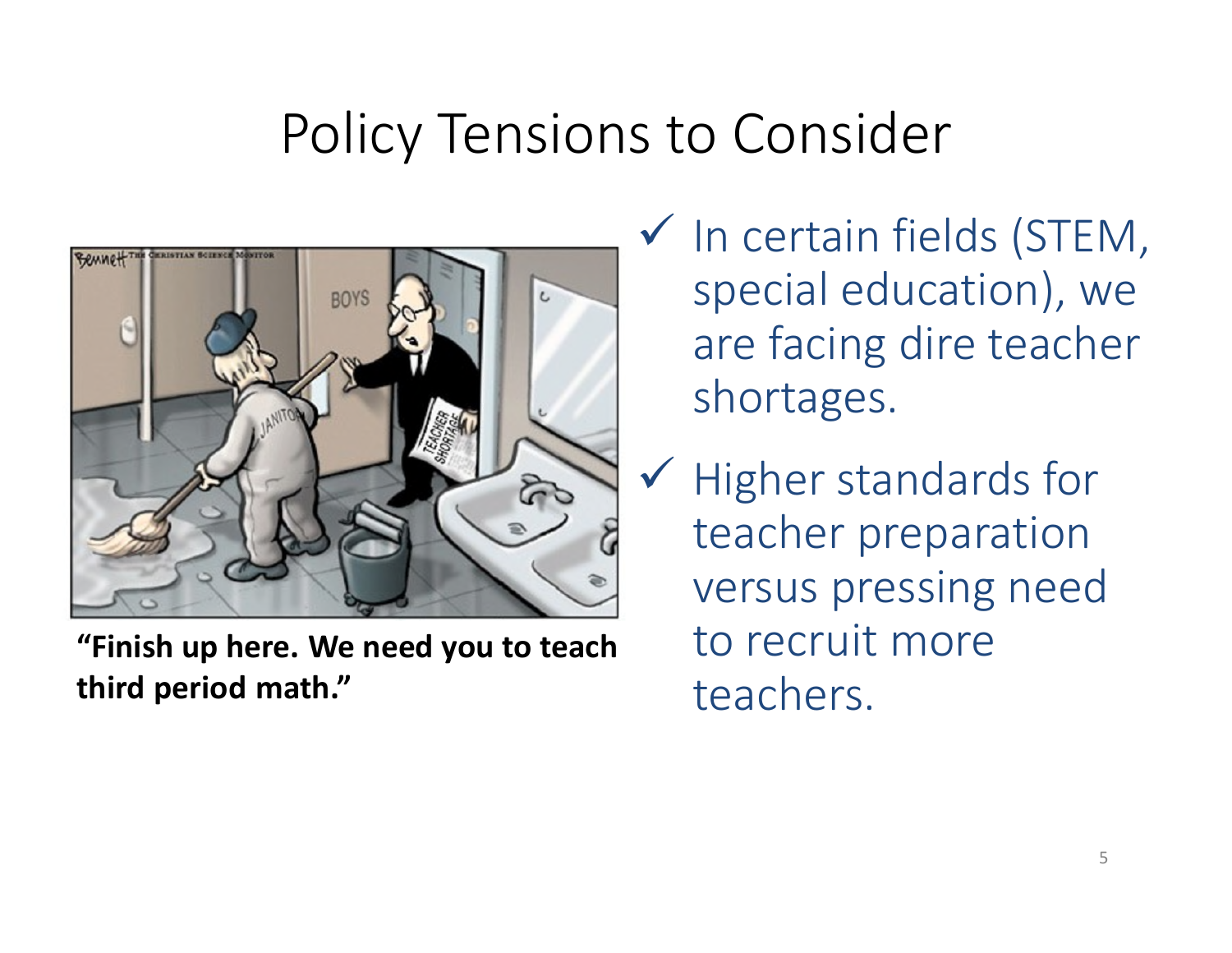#### Promising Practices…

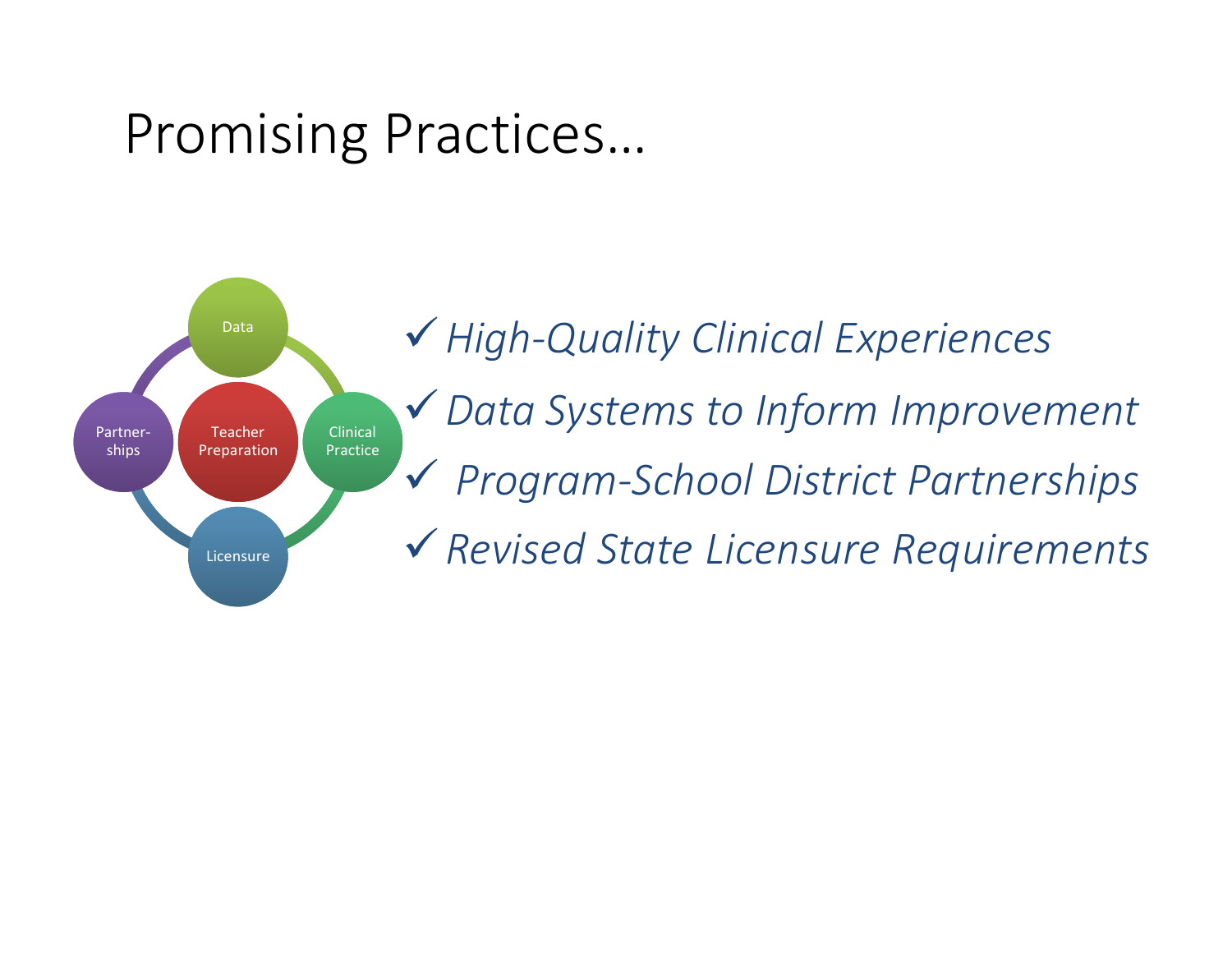## High Quality Clinical Experiences



- More  $\neq$  better
	- Quality trumps quantity
	- Residencies and traditional student teaching can work
	- Criteria for performance as a key lever
- Does the mentor matter?
	- Teachers need to work with experts with demonstrated evidence of quality teaching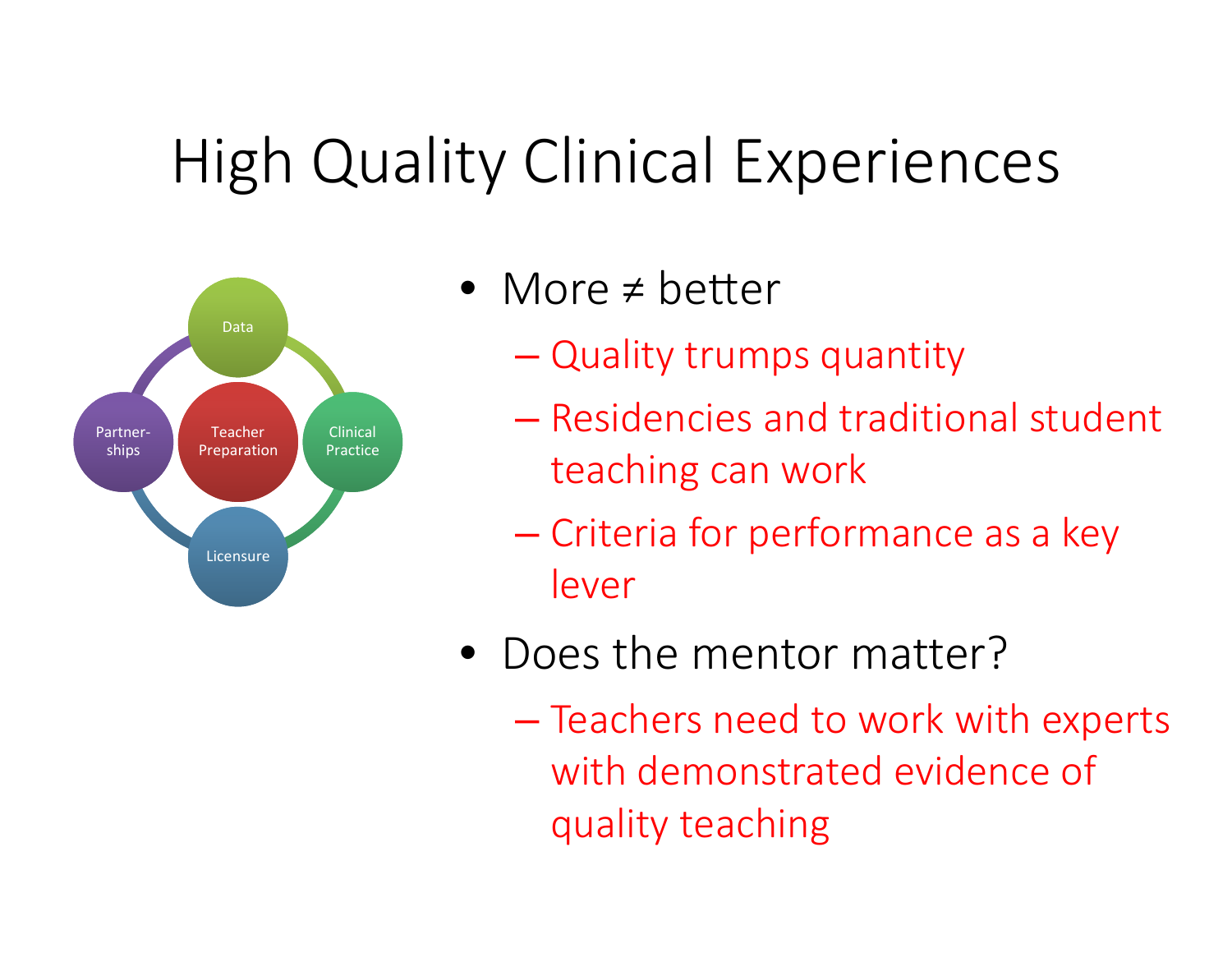#### Promising Practice: *High Quality Clinical Experiences*

| <b>Presenters</b>                                       | <b>Main Themes</b>                                                                                                |
|---------------------------------------------------------|-------------------------------------------------------------------------------------------------------------------|
| Norman Atkins, Relay<br>Graduate School                 | Maximize opportunities for practice with<br>cycles of feedback. Develop systems for<br>tracking candidate growth. |
| Karen DeMoss, Bank<br><b>Street School of Education</b> | Residencies may not be as expensive as<br>they first appear                                                       |
| Hannah Dietsch, Louisiana<br>Department of Education    | States can and should define the skills<br>candidates should master in clinical<br>experiences                    |
| Mary Brownell, University<br>of Florida                 | Mentor teachers are key. We need ways<br>to develop and support them                                              |

SREB.org/TeacherPrep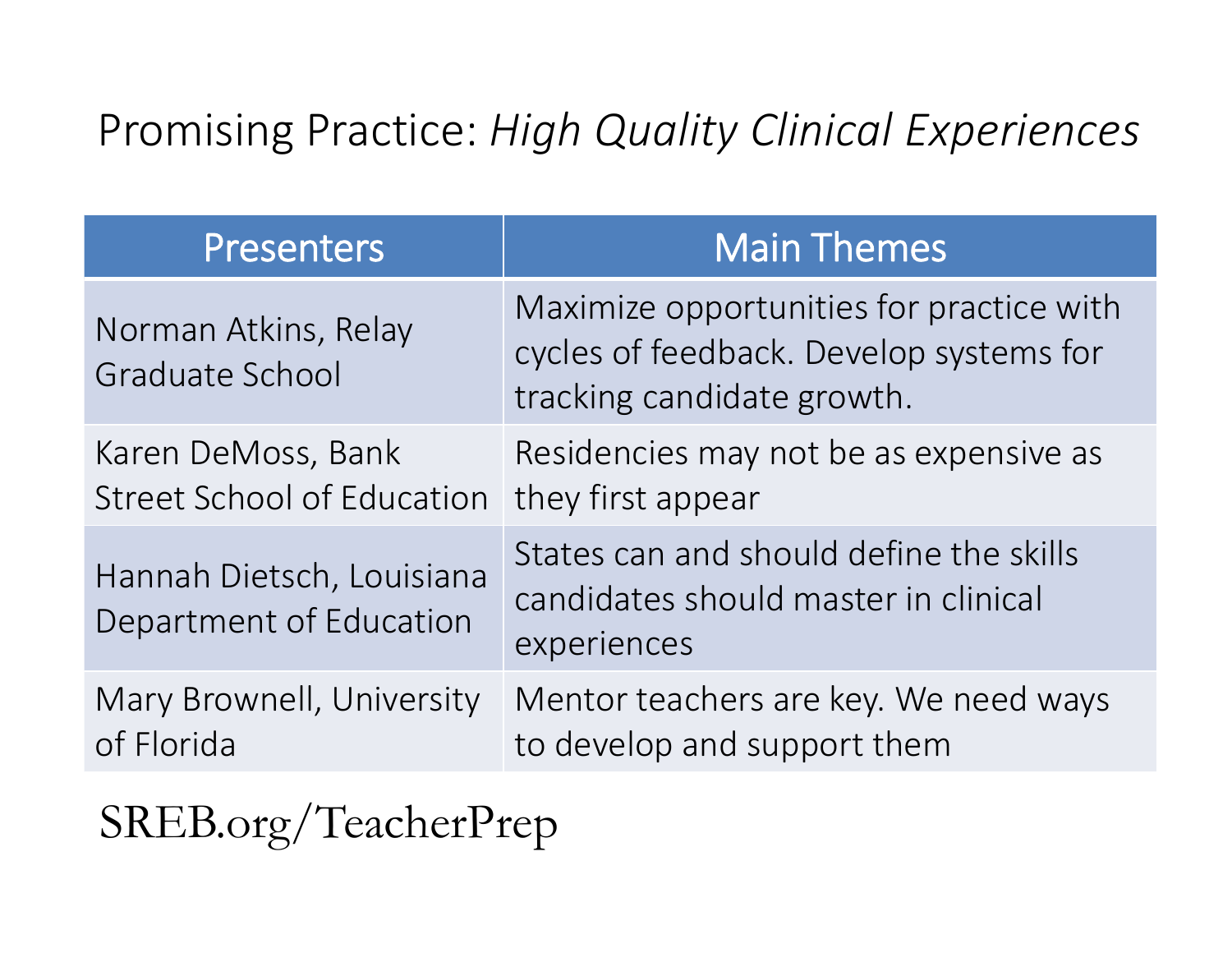#### Clinical Experience Recommendations

Recommendation 1: For teacher preparation program approval, require that programs place candidates in high-quality clinical experiences.

Recommendation 2: Develop and offer support for training mentor teachers who can effectively guide prospective teachers.

Recommendation 3: Prioritize any available funding for full-year clinical stipends for candidates who intend to teach in hard-to-staff schools.

Recommendation 4: Require programs to report on the quality of clinical experiences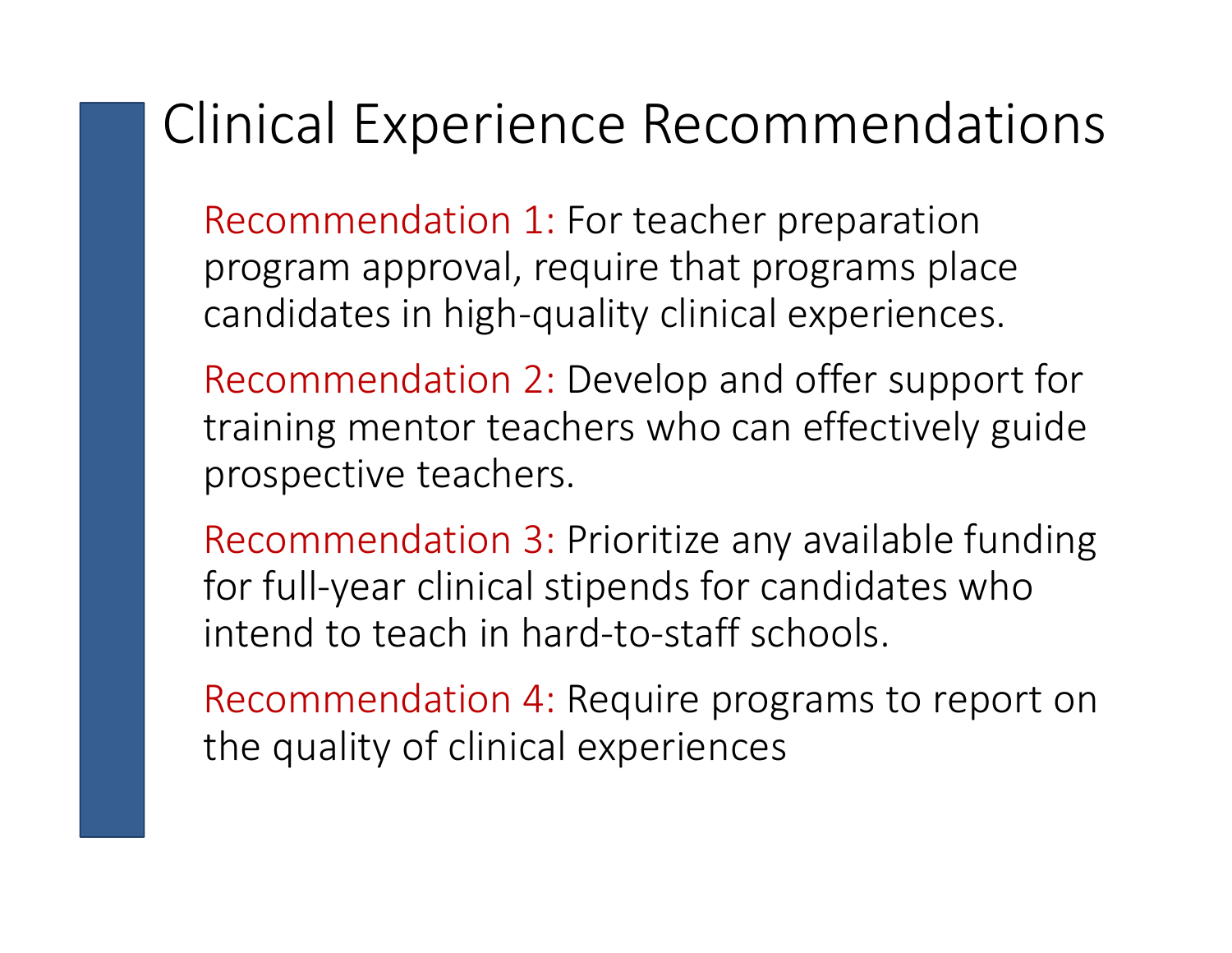### Effective Data Systems



- $\checkmark$  Track teachers as they graduate from preparation programs
- Focus on outcome measures
- Develop systems to break down data silos
- Data should be accessible and transparent

*"The dashboard provided the impetus for us to better understand how we could improve our mathematics teacher education programs. It helped us make the case that we need to do better. We are building a culture that uses data for improvement."*

— Ellen McIntyre, Dean, UNC Charlotte College of Education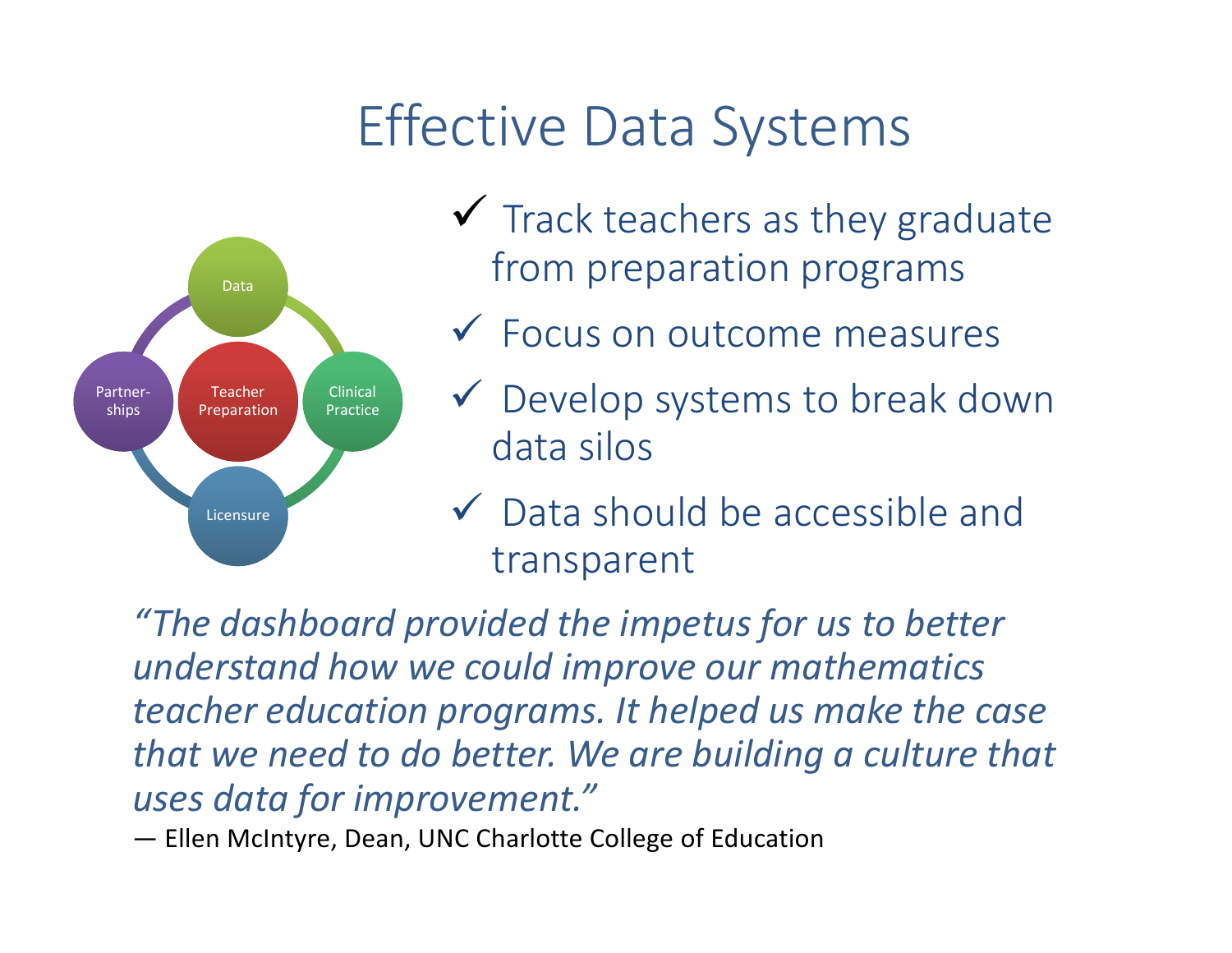#### Promising Practice: *More than the Numbers*

| <b>Presenters</b>                                        | <b>Main Themes</b>                                                             |  |
|----------------------------------------------------------|--------------------------------------------------------------------------------|--|
| Ben Riley, Deans for<br>Impact                           | Common indicators, outcome measures<br>(retention, achievement, observation)   |  |
| Alisa Chapman, UNC<br><b>Educator Preparation</b>        | UNC Educator Quality Dashboard for<br>research and program improvement         |  |
| Jamie Woodson, SCORE                                     | Transparent information is a tool for<br>programs, policymakers and candidates |  |
| Cassandra Herring,<br>former Dean, Hampton<br>University | Power of data (and Fitbits) in modifying<br>behavior                           |  |
| Chris Minnich, CCSSO                                     | Data systems to support continuous<br>improvement of educator preparation      |  |
| SREB.org/TeacherPrep                                     |                                                                                |  |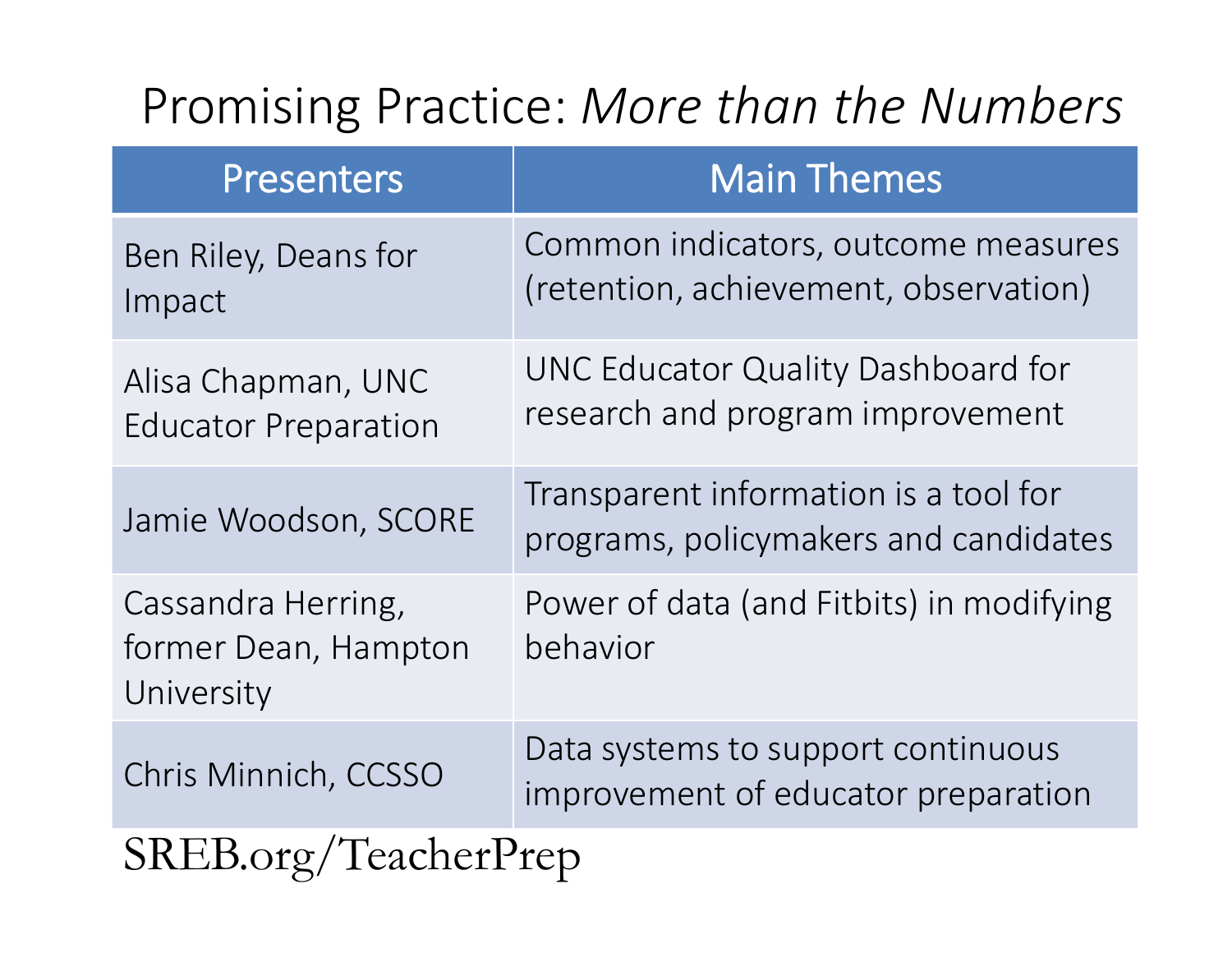#### Data Recommendations

Recommendation 1: Implement a state data system that synthesizes data on teacher development from various state and local education agencies.

Recommendation 2: Disseminate the data widely, tailored to the needs of specific audiences.

Recommendation 3: Empower change and expect improvement.

Recommendation 4: Hold all teacher preparation programs responsible for the performance of their graduates.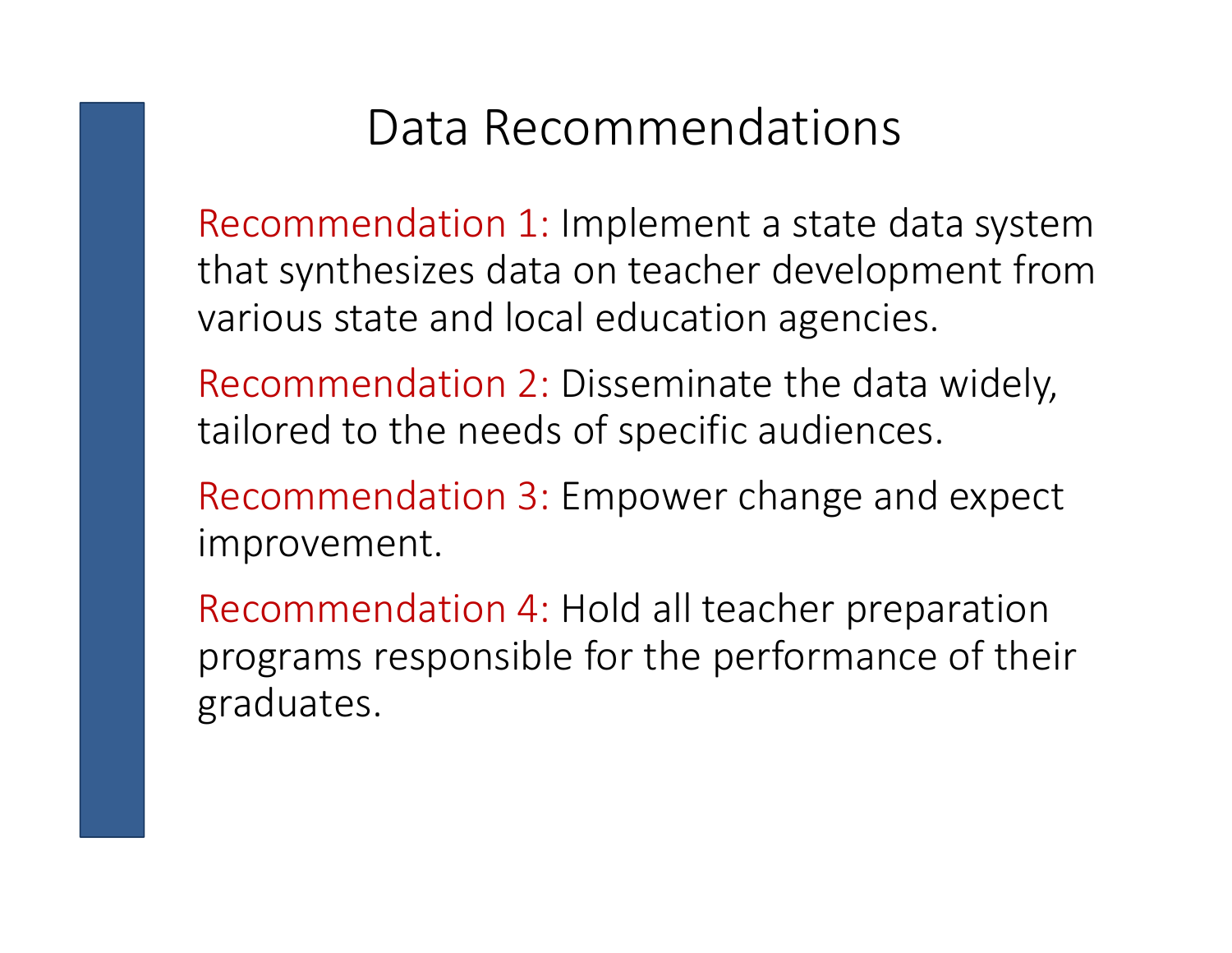#### Prep Program-District Partnerships



- $\checkmark$  Shared governance and accountability promote trusting and lasting relationships
- $\checkmark$  Data-informed conversations align preparation and teaching to improve student outcomes

*"The partnership with Texas Tech creates teachers who know the culture and dialect of our local families. Texas Tech grads do not want to leave this local community, and now they get to add value to it." — Michael Hinojosa, Superintendent, Dallas Independent School District*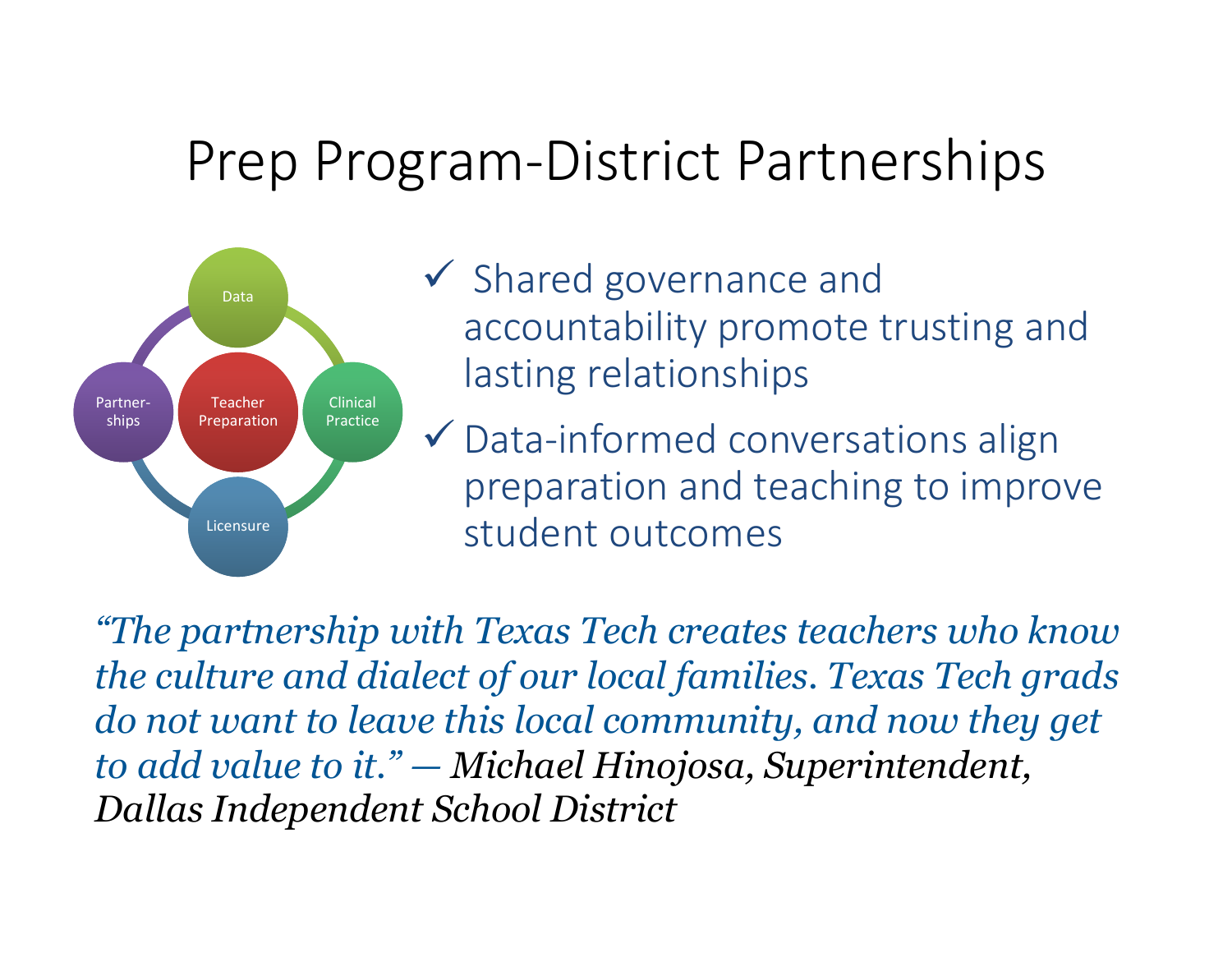#### Promising Practice: *Program-District Partnerships*

| <b>Presenters</b>                                                   | <b>Main Themes</b>                                                     |
|---------------------------------------------------------------------|------------------------------------------------------------------------|
| Heloise Aucoin,<br>Southeastern Louisiana<br>University             | Use a common language for describing<br>quality teaching               |
| La'Keisha McKinney, St.<br><b>Charles Parrish Public</b><br>Schools | Identify strong mentors and schools<br>that promote candidate learning |
| Sarah Beal, US PREP                                                 | Create systems for data sharing and<br>structures for communication    |

SREB.org/TeacherPrep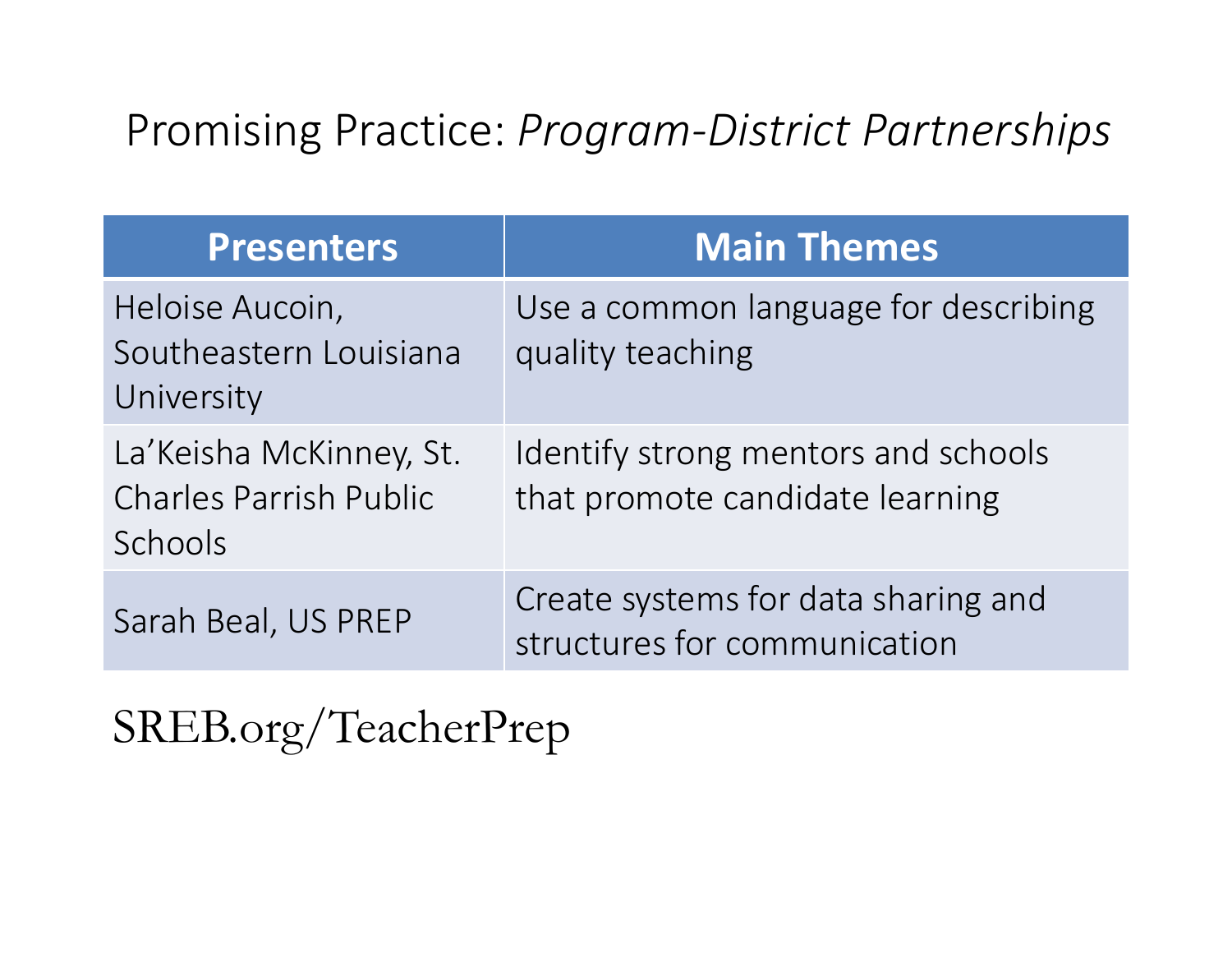## Program-District Partnerships Recommendation

Recommendation 1: States should provide incentives and support for strong partnerships between teacher preparation programs and local school districts.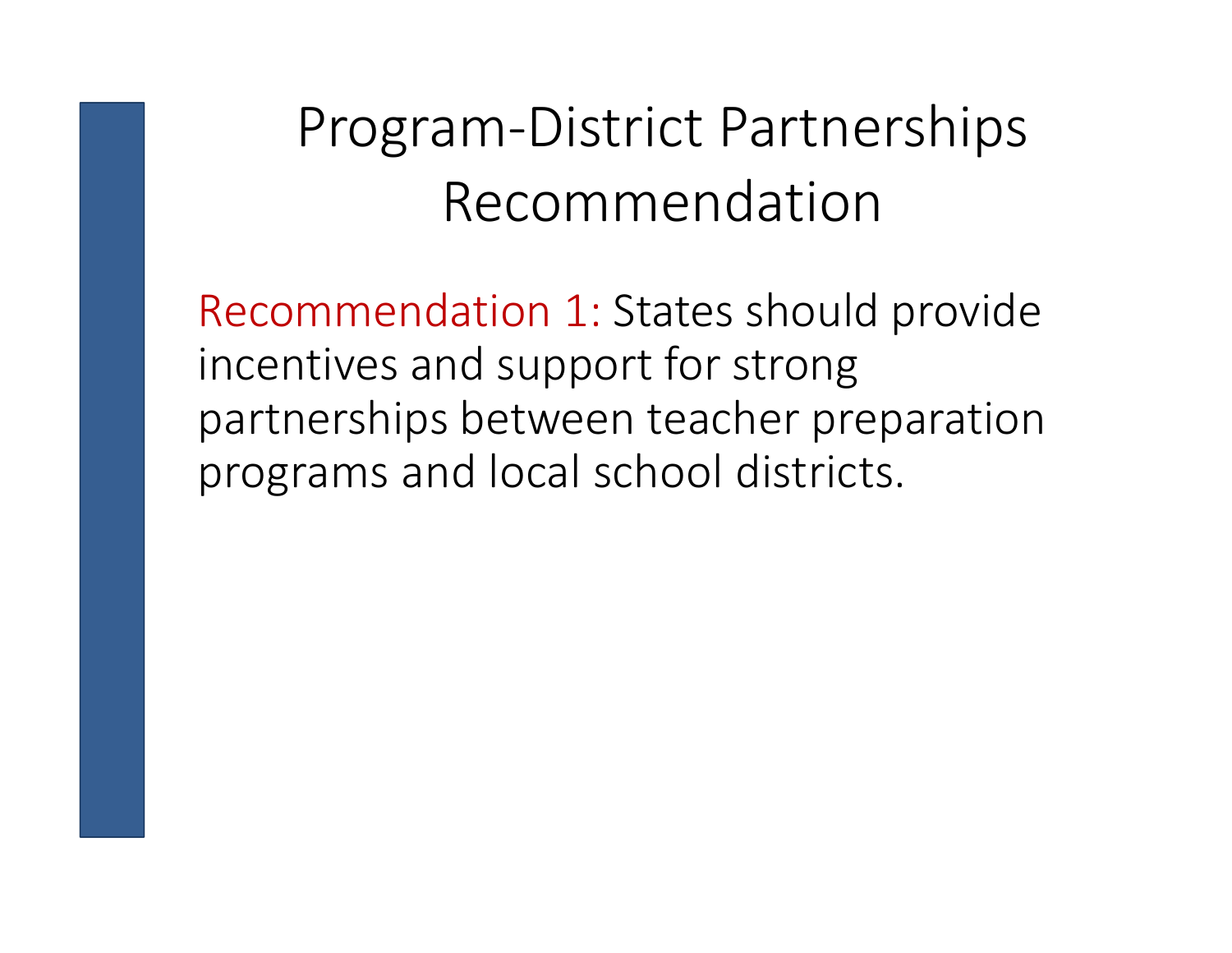## Promising Practice: Licensure Requirements

- edTPA- performance assessment, an early model
- $\checkmark$  SREB states are trying many new things



# $edTPX$



Stanford Contar for Accordment Loarning & Equity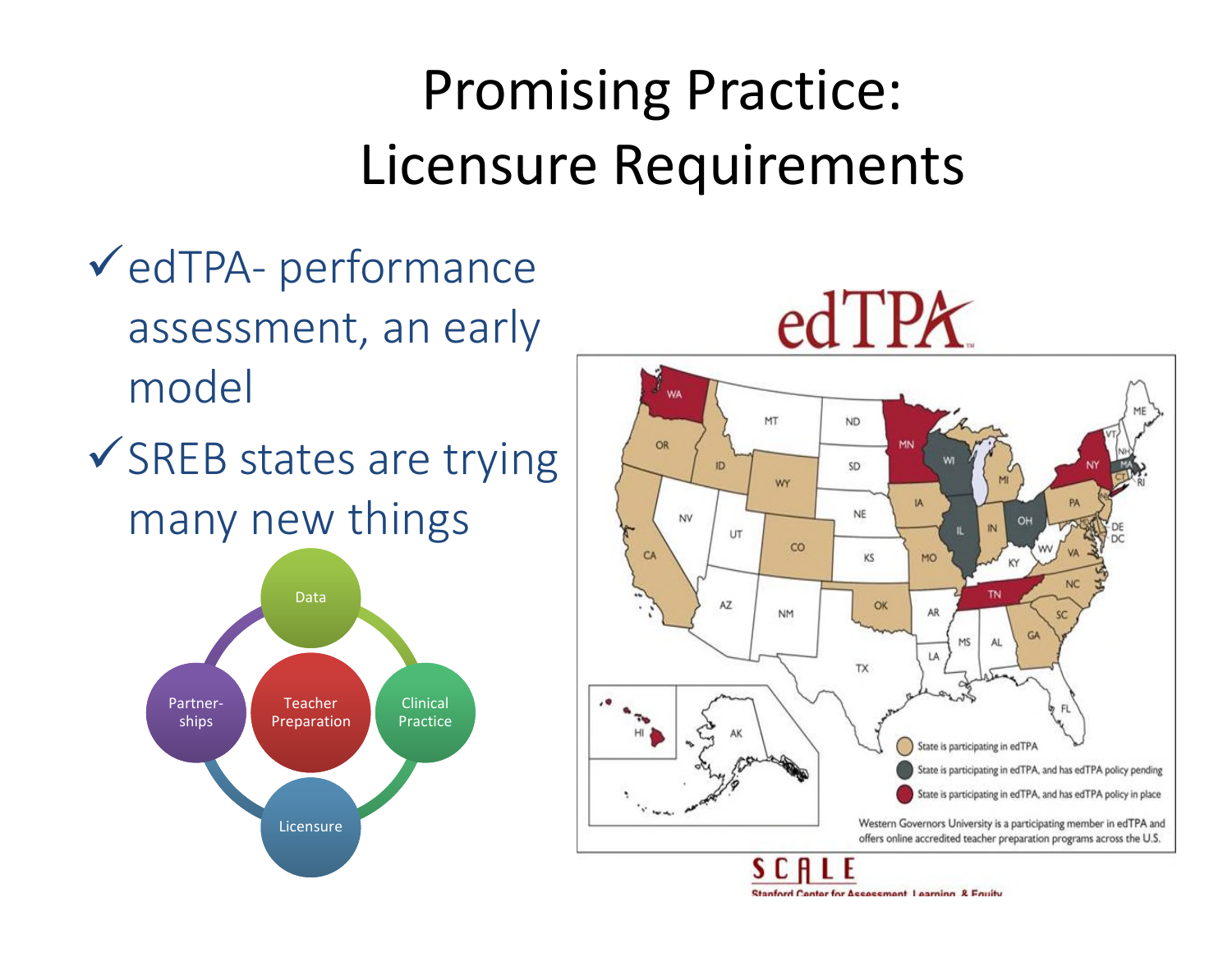#### Promising Practice: *State Licensure Requirements*

| <b>Presenters</b>                    | <b>Main Themes</b>                                                                                |
|--------------------------------------|---------------------------------------------------------------------------------------------------|
| Deborah Ball, University of          | Licensure is powerful lever. Exams must                                                           |
| Michigan                             | require demonstration of classroom skills.                                                        |
| Ray Pecheone, Stanford               | New exams can improve teacher education                                                           |
| University                           | by providing clear end goals.                                                                     |
| Chris Koch, CAPE                     | Practice based licensure exams as key for<br>program approval and accreditation                   |
| Liz Losee, Massachusetts             | Align exams to expectations for practicing                                                        |
| <b>DOE</b>                           | teachers                                                                                          |
| Tom Tomberlin, North<br>Carolina DPI | Minimize bureaucratic barriers to licensure<br>while maintaining rigorous screening<br>processes. |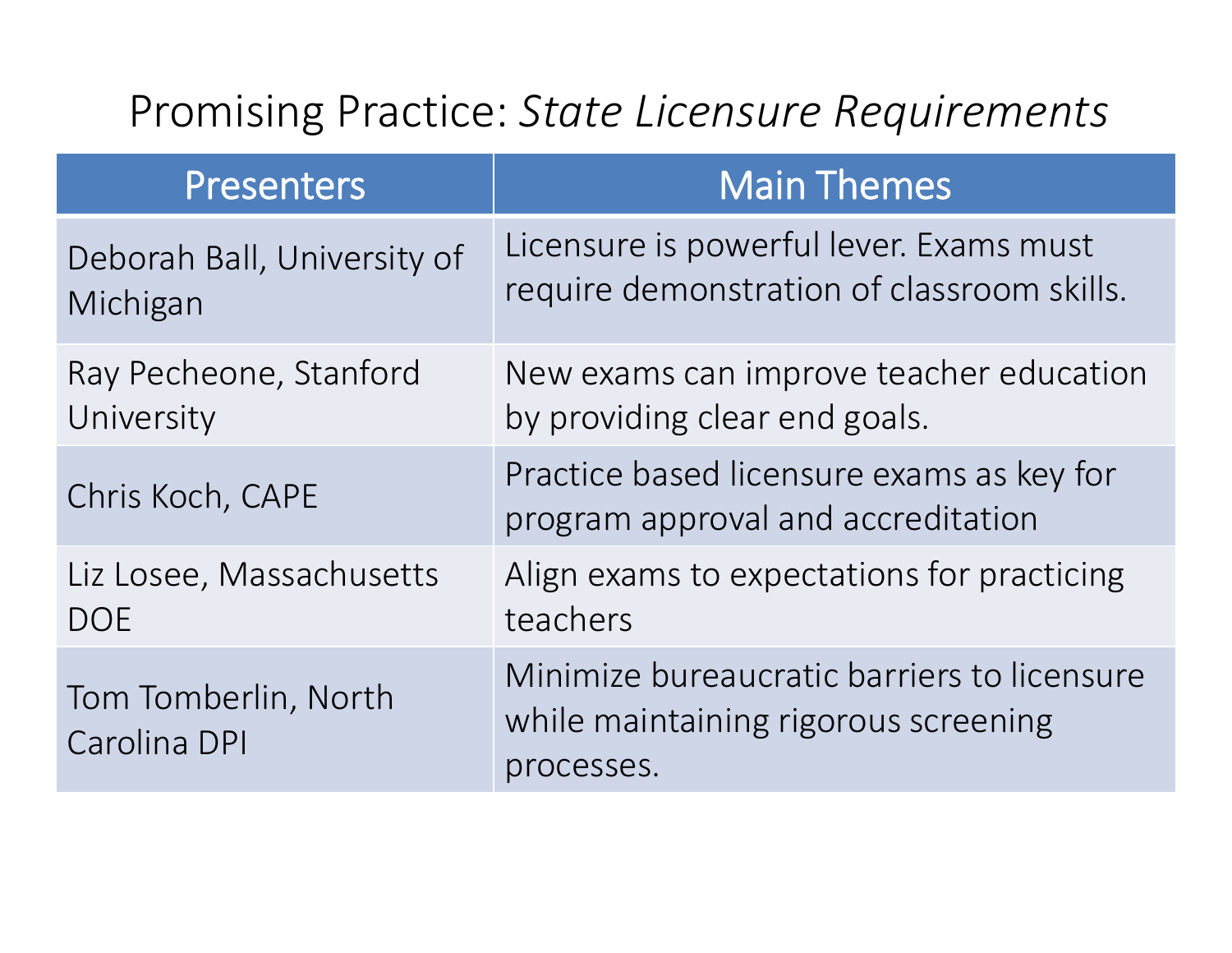## Licensure Requirements: Draft Recommendations

Recommendation 1: Adopt practice-based assessments of teacher readiness.

Recommendation 2: Hold all teacher candidates to the same standards of teacher effectiveness.

Recommendation 3: Identify a continuum of teacher development and link it to the licensure system.